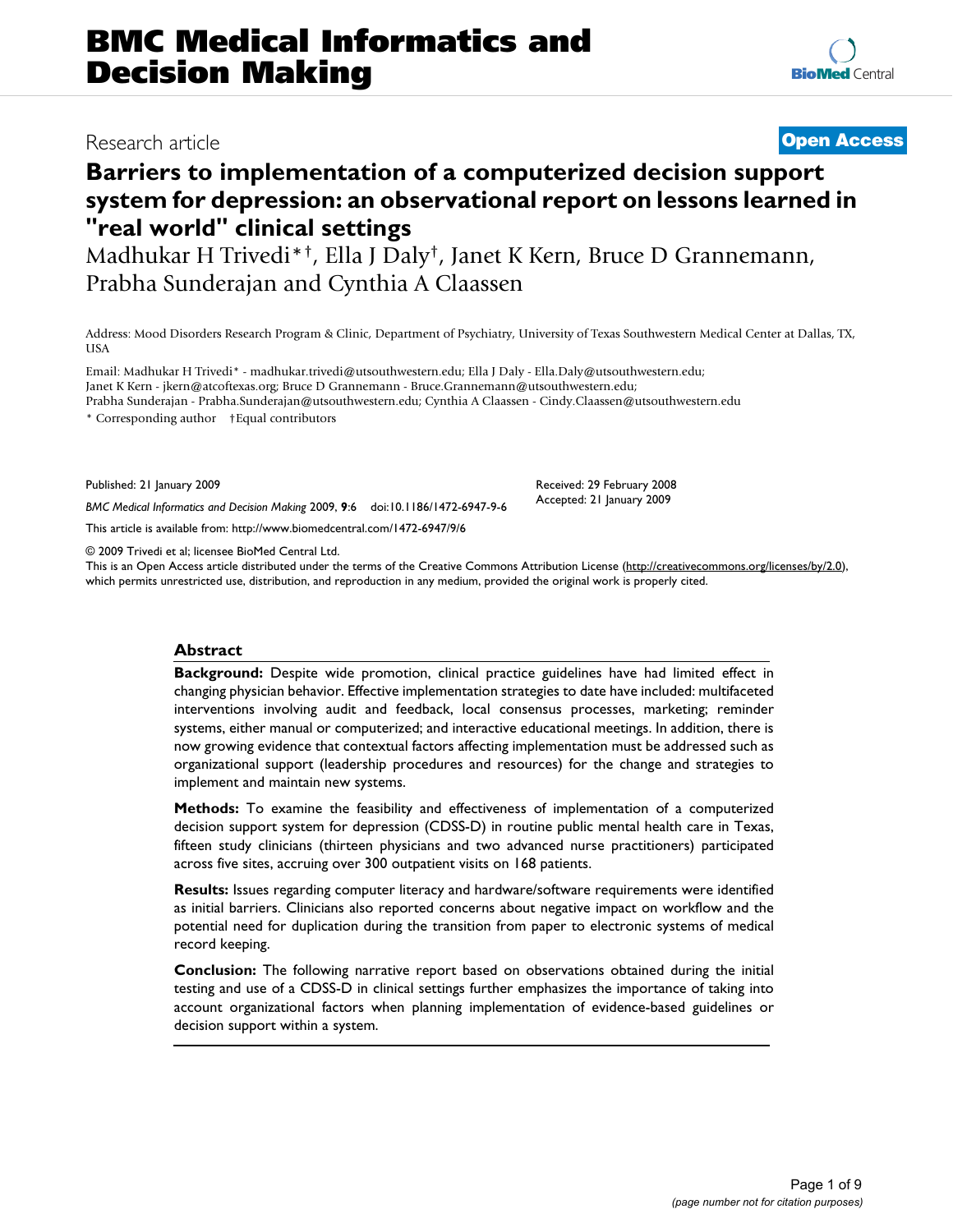#### **Background**

### *Difficulties associated with implementing evidence-based care*

Although state of the art evidence-based clinical guidelines have been available to clinicians for some time, it is now well understood that the implementation or adoption of research information in actual clinical practices lags far behind, with limited potential to change physician behavior [1-3]. Unfortunately to date, efforts to implement quality improvement (QI) research findings into practice have often proceeded without insistence on the same level of rigor required to establish these QI targets as worthy of implementation [4]. The capacity to base treatment decisions on state-of-the-art knowledge alone appears to be insufficient to motivate behavior change among clinicians. Despite this, passive dissemination of evidence-based approaches in the form of instructional workshops or written manuals is the most frequently used approach to implementation of evidence-based guidelines in real-world settings [5].

While there is evidence that studies have demonstrated improved outcomes when guidelines are introduced during a research project [6], unfortunately benefits dissipate after the research program is over [7]. While Katon et al. found improved outcomes for major depressive disorder (MDD) in a primary care setting when initially implemented [8], after the research-based support system was removed, primary care physicians returned to pre-study levels of guideline adherence with respect to appropriate medications and dosage levels [9], with clinical outcomes no longer significantly improved compared to pre-intervention.

#### *Existing solutions*

In terms of potential solutions, a number of strategies have been suggested to encourage the use of clinical practice guidelines [5], including multifaceted interventions involving audit and feedback of treatment practices, reminders about appropriate use of guidelines, local consensus processes in adoption of guidelines, as well as interactive educational meetings. It has been suggested that while specific strategies will likely be most effective in generating practice change, the methods to maintain change must also be in place, with system- and organization-level factors being critical in sustaining change [10]. Solberg [11] notes that previous reviews on this topic have neglected to address contextual factors that could affect implementation such as organizational support (leadership procedures and resources) for the change, and agency-level strategies needed to implement and maintain new systems.

It is now recommended that implementation of guidelines or other practices should not be undertaken without addressing these contextual factors [12]. Yet, despite the importance of such organization-level contextual factors, the impact of these implementation factors has generally been neglected [13,14].

#### *Barriers to implementation*

A recent systematic review of the literature identified barriers to guideline adherence, including a lack of: awareness, agreement, or perceived self-efficacy to change; minimal outcome expectancy; and an inertia associated with faith in existing treatment practices [13]. In addition, external barriers such as lack of time, insufficient staff/ support, and patient-related factors were also listed. The authors concluded that it is important to be aware of these barriers so that they may be overcome. One essential factor in successful implementation is physicians' faith in the algorithm itself, particularly in light of the common physician concern about losing autonomy in treatment decision-making [15]. Acceptable, built-in, algorithm-based treatment alternatives – rather than a single treatment mandate – increase adherence by permitting physicians some level of treatment choice [14]. Algorithms must also be easy to use and understand, as well as time efficient, in order to be sustainable. Margolis et al. showed that although physicians acknowledged making suboptimal decisions prior to algorithm implementation, they found adhering to it to be too tedious [14].

### *Computerized Decision Support Systems (CDSS) – a potential solution*

By using novel health information technology (IT), researchers can bring guideline information to the exact point within the clinical treatment process where decisions are being made [16,17]. Recommendations have previously been made for accelerating the development and adoption of a computerized decision support system (CDSS) for evidence-based medicine [18], with the advantage of potentially providing a strategy for guideline implementation that will be more sustainable for clinical practice (Additional file 1).

The majority of published studies demonstrate that health information technology components positively impact chronic illness care [19]. Aspects of health IT systems found to be correlated with enhanced health outcome included linkage between the technology system and an electronic medical record, computerized prompts during treatment decision-making, availability of progress reports and feedback, specialized decision support, electronic patient appointment scheduling, and access through the technology to patient health records. In contrast, barriers to the use of these technologies included cost, data privacy and security concerns, and inability within the technological system to adapt to rapid clinical workflow. A recent article reports on a survey of factors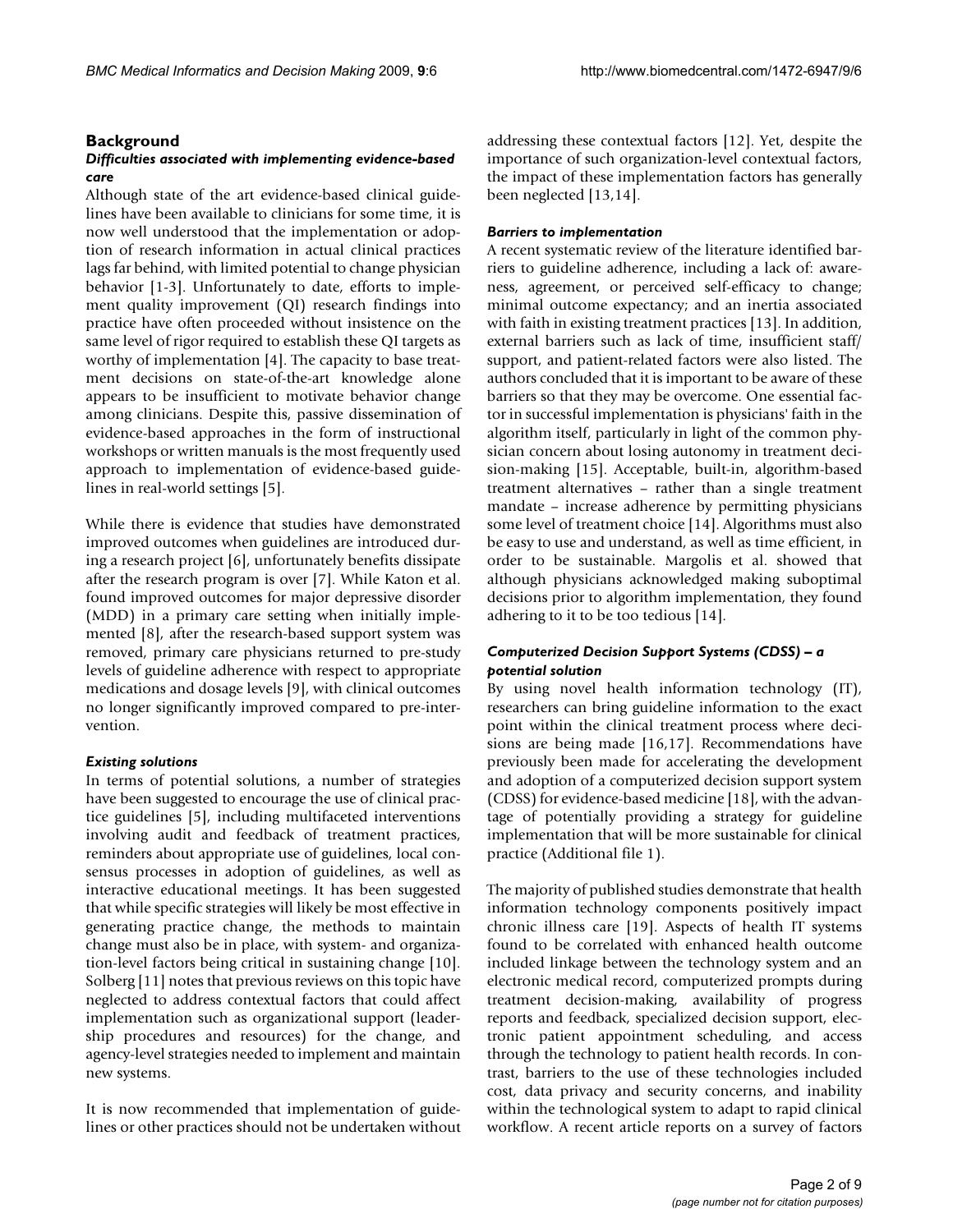affecting clinician acceptance of clinical decision support – revealing that even though a majority of the clinicians were not explicitly following clinical support suggestions provided, they did feel that such systems are of benefit and reported that they would be even more beneficial if they had more time to make use of them [20].

Our own group has developed a CDSS based on the Texas Medication Algorithm Project (TMAP) treatment algorithms developed for MDD [21], schizophrenia [22] and bipolar disorder [23]. Our computer platform lends itself to instant consultation during the care of patients with any of these disorders. The following narrative report describes the barriers encountered during the original pilot testing conducted in the public health sector following development of the CDSS program for MDD (hereafter known as CDSS-D). Implementation provided an opportunity to assess the feasibility of using CDSS-D in a busy public mental health setting with a wide range of patients. It also provided an opportunity to integrate the software with a variety of administrative and billing programs and to receive feedback from "real world" clinicians on the utility of the program.

### *Aims*

1) To assess the feasibility of implementing a CDSS in real world practice;

2) To identify barriers to its implementation; and

3) To evaluate its impact on workflow issues in busy clinics.

### **Methods**

### *Development of the CDSS-D*

The CDSS-D was developed at the University of Texas Southwestern (UTSW) Medical Center, Dallas. The design of the CDSS-D is such that computer interaction is intended to be efficient and advantageous to the clinician by establishing clinical decision making for treatment through the computer as a by-product of every day clinical practice. The decision support system was developed utilizing the guidelines derived from those of the Texas Medication Algorithm Project (TMAP) [21-23].

### *Description of the CDSS-D platform*

The CDSS software program can be loaded on any personal computer with the recommended system requirements. The CDSS consists of three separate parts responsible for user interaction, decision-tree reasoning, and storage of clinical data. The relationships between these three parts are as follows:

*The user interface* – is an interactive application written for Microsoft Windows and developed using Visual Basic programming language. Users can navigate through Web-like buttons that provide a user-friendly environment in which to work. The user interface is the only application of the program that is visible to the user.

*The rules engine* – is derived from the clinical algorithms developed by TMAP, which have been translated into specific "rules" by its developers and UTSW computer information systems (CIS) personnel. They have been compiled into a knowledge base and implemented using industry-standard logical inference engine licensed from FairIsaac Software. The Rules Engine application operates behind the user interface to apply the TMAP algorithms to current and historical patient data to provide treatment options to the physician via the user interface.

*The CDSS database* – contains clinical information entered into the CDSS application and is securely stored in the back-end SQL server. The database also stores userspecific data (for limiting access to clinical information) and the reference tables for medications and doses. Because both the reference tables and the rules knowledge base by which the rules engine processes the patient information are stored on a central server, updates to the algorithms can be implemented through the server, without user intervention. The CDSS provides assistance in diagnosis and decision support with appropriate treatment choices, follow-up, and preventive care, while at the same time providing access to physician order entry, alert systems, electronic documentation, and information retrieval.

### *Information technology (IT) requirements for the CDSS*

The computer software program has minimal requirements. The CDSS program requires Win2000/WinXP/ Win2003 operating systems, Microsoft Internet Explorer 5.5 or higher, and TCP/IP connectivity to the server. In addition, the program requires that each personal computer (PC) be current with Microsoft Windows updates. Other minimum requirements may be applicable depending on how the program is being implemented within a specific environment. For example, if the software and database are loaded on one central server and end users access it through a Web-based portal, minimum levels of speed, bandwidth, and system memory can affect performance, as they would with any software application that transfers data bi-directionally via a Web connection.

#### *Sites and participants*

To examine the feasibility of implementation of CDSS-D and its effects in routine clinical care, five public mental health clinics in Texas participated as clinical sites. Participating sites were recruited after the senior author (MHT) had made contact with local senior medical directors as part of the process of rolling out the Texas Medication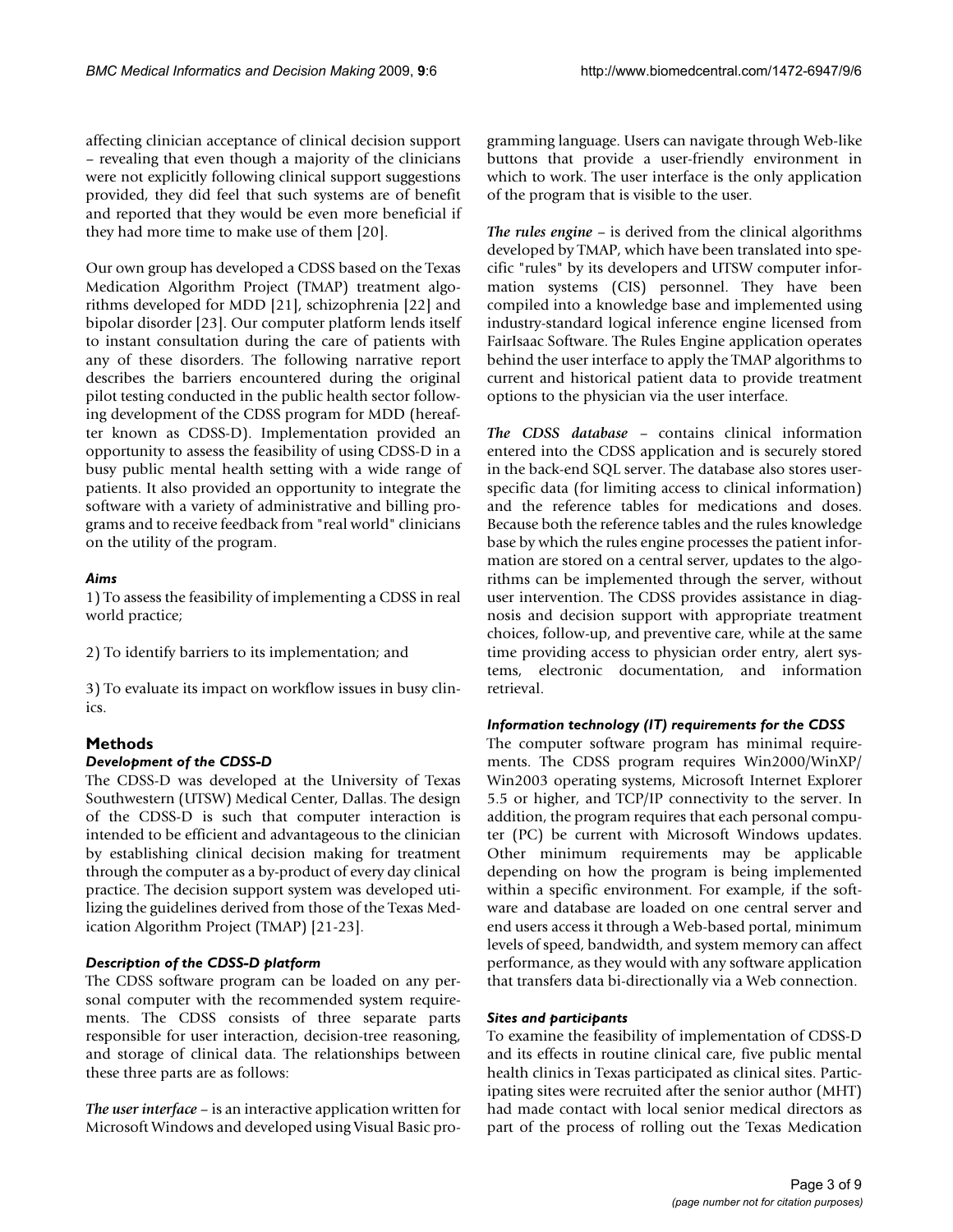Algorithm Project (TMAP). A group of these senior medical directors subsequently expressed interest in being involved with field-testing of CDSS-D. All five sites participating were representative of urban public mental health care in Texas. Fifteen study clinicians (thirteen physicians and two advanced nurse practitioners – APNs) participated across five sites. Participating clinicians were approached by their local medical director and invited to participate if they were interested. The majority of the clinicians approached chose to participate. The field-testing consisted of over 300 outpatient visits by 168 patients, all of whom had clinician-diagnosed MDD based on the Diagnostic and Statistical Manual-Fourth Edition-Text Revision (DSM-IV-TR) [24].

### *Site setup and information technology support*

Prior to implementation, the medical directors at each site approached their own IT department to request support for the CDSS-D program. At that point the local IT department was given the program requirements by the UTSW developers. Site set-up for the CDSS-D program started one month before implementation at the clinic. Clinical Information Systems programmers and software developers from UTSW were responsible for data management on the central server and troubleshooting for local hardware and software system installation and support. At some sites, computers and programs had to be upgraded. Instruction on the use of the software was provided during initial physician training, and trained research assistants were available on-site to provide technical assistance to the clinicians with the initial implementation of CDSS-D during normal clinic operating hours. In addition, both technical and medical help desks were available via telephone to software users on a 12 hour/day, 5 day/week basis.

The CDSS-D can be deployed as a single-user environment whereby a single personal computer (PC) can run all the components – client and server. In this case, testing was generally limited to ensuring program compatibility with the individual PC and successful installation of the software in a working condition. The CDSS-D program was also designed to support multiple local/remote clients. In this case, a much more comprehensive integration and testing process was required. In order to ensure successful integration, a test database or a "test environment" was set up and the real life use of the program was simulated. In this approach, testing of the inbound and/or outbound parts of the interface was also regarded as essential.

### *Training of clinicians*

Prior to receiving training on the use of the CDSS-D program, clinicians first received extensive training regarding the guideline for treating depression. As part of this process, the senior author (MHT) gave several lectures reviewing treatment strategies for MDD and highlighting the benefits of algorithm-based care. Initial training, conducted by the project's training director (JKK), included a thorough review of treatment strategies for the remission of depressive symptoms, education about the TMAP algorithm for MDD, and hands-on practice in the use of the computerized algorithm. Simulated visits were created to illustrate how the algorithms are used in daily practice. The educational aim of the training workshops was to help participants understand the algorithm, the algorithm stages, and the critical decision points. Additional instruction in the use of CDSS-D software lasted about 4 hours, and involved both demonstration and hands-on training. To ensure a basic knowledge of how to complete a patient visit, each clinician was asked to enter an initial and follow-up visit using simulated patient material in a step-bystep fashion with the instructor, followed by independently entering several additional case scenarios.

At the end of the workshop, each clinician was given a written instruction manual, which could also be accessed on the user interface screen when using the program. Clinicians were also instructed in how to access and use the technical support. In addition, research associates familiar with CDSS-D were available on site initially and later by phone to provide clinicians with real-time support as needed.

### *Support staff training*

Anticipating workflow transition issues, we also held preimplementation training sessions for program directors and clinic managers so that they would understand the program and be able to suggest solutions to potential issues and approve any fundamental change in the clinic process that might be required.

### *Feedback from clinicians*

During the period of field-testing, a series of informal qualitative interviews took place between the training director for the project (JKK) and the participating clinicians and support staff at the sites. It should be noted that during this time the CDSS-D program underwent various modifications so that the participating clinicians worked on multiple versions or builds. After each new build was rolled out and field-tested, the training director spoke to the participating clinicians to obtain their feedback and any necessary additional modifications were made at that point. The following section provides an account of the issues the clinicians and support staff reported.

### **Results**

The following describes the experience, including constraints and problems encountered, and feedback received at the five participating public health clinical sites.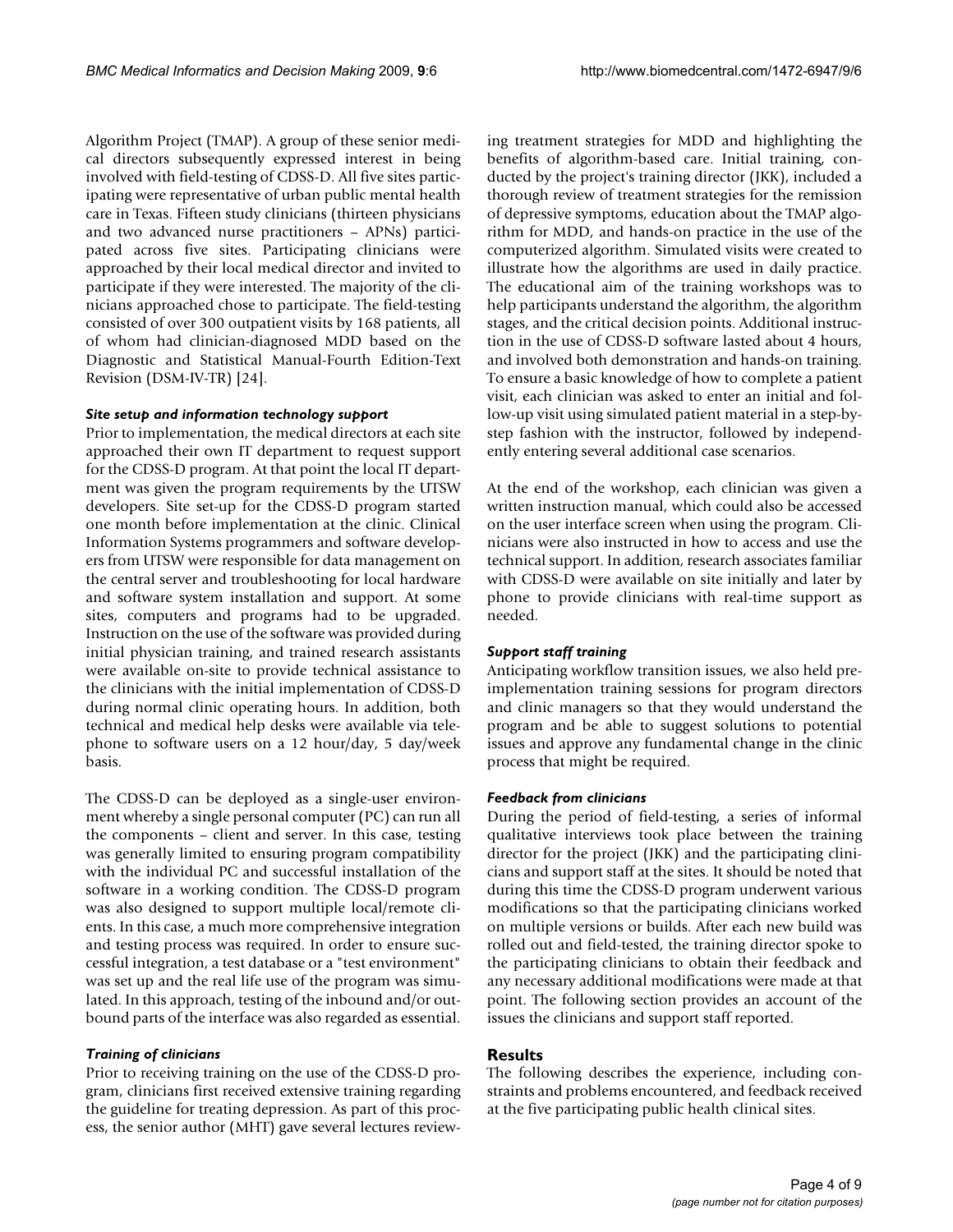#### *Barriers to implementation of the CDSS-D*

#### *Computer Literacy*

During this pilot testing we encountered wide variation in levels of computer literacy and confidence among clinicians at the five participating sites, as well as in typing skills. In general, clinicians who were accustomed to using computers in their daily practice adapted better.

For many clinicians, technical errors encountered during the introduction and early use of the software program frequently precipitated a loss of confidence with the program. While some clinicians appeared confident in dealing with software error messages, others were not willing to tolerate the experience during a clinical visit. Additionally, clinicians reported increased frustration in those clinics where they had to move between two software systems for each patient visit (i.e., the CDSS-D system and the clinic's own electronic medical record).

#### *Technical Requirements and Availability of On-site IT Support*

We found that technical support to maintain the server and network was crucial to smooth operation and interfacing speed. If the server or network was inadequate, the program became too slow for clinicians to use during busy patient contact times. "Screen loads" – the time that it takes for the next screen to become completely visible and usable to the user – varied by implementation site and from clinic to clinic. For example, at one site, when the CDSS-D program was loaded onto a shared server, the program slowed to the point of becoming unusable. At another site, though the CDSS-D had its own server, the network had inadequate bandwidth, and the screens loaded six to ten times slower at the branch clinics than at the central site. At sites where the program was configured to interface with other client record systems, successful implementation depended on the local IT staff commitment to work with UTSW computer support staff to create and maintain a bridge between the two software systems.

#### *Site-specific Issues*

Clinic processes and clinic requirements for treatment providers and support staff varied within each system and from clinic to clinic. Established workflow systems often centered on the structure and format of required clinic paperwork. Adaptations had to be made for routine tasks such as requests, approval, and documentation of medication refills and changes outside of scheduled doctor visits. At times, clinicians and support staff voiced frustration when moving from paper and pencil to electronic record. As a result, at times, system changes were necessary which had to be approved by administration.

Similarly, different sites used different billing codes and billing software, and the required form names and numbers for the CDSS-D electronically recorded progress notes varied. Certain requirements were met immediately by making changes to the configuration files; however, ultimately, we had to add a "customization tab" within the program so that sites could configure other files to meet these site-specific requirements.

#### *Buy-in and Support from Administration*

In general, while there was full support and buy-in from the local senior medical directors, this was not always the case at the local administrator level, and likely was another factor impeding the implementation process.

### *Clinician Autonomy and Flexibility of the Decision Support System*

In order for the software program to be used in all cases in "real world" settings, we found that considerable treatment flexibility was necessary. For example, public health settings frequently include large numbers of difficult-tostabilize patients who had been in treatment for a long time on an older medication not included in the state-ofthe-art TMAP algorithm because of poor efficacy or tolerability issues. Understandably, in certain cases clinicians did not want to change the medication to an algorithm medication when the patient was stable and without problems. In addition, sites often had specific medication formularies that included some of the algorithm medications and excluded others. There were also formulary issues based on payment sources, such as Medicaid and private insurance companies.

#### *Impact on Patient Attitudes*

Despite prior concerns that computer use may depersonalize the clinical encounter, decrease eye contact, and be distracting, feedback from patients in the form of surveys revealed that patients in general felt comfortable with the care being provided by physicians using the CDSS-D. A separate manuscript describing the findings from the patient surveys is currently in progress.

#### *Impact on workflow*

Early involvement from all key personnel whose departments would be affected by a transition from pen and paper documentation to an electronic medical record system was essential for successful implementation. Making the transition at a single point in time from pen and paper to an electronic system was the preferred approach, rather than trying to change gradually by operating two systems simultaneously, with clinicians reporting both frustration and confusion when asked to use both systems.

One of the primary constraints encountered in the public mental health sector was the fact that the average time allocated per patient visit was only 15 minutes. As with the use of any new software in a work environment, the start-up period was associated with an initial drop in productivity, making it difficult for clinicians to see the same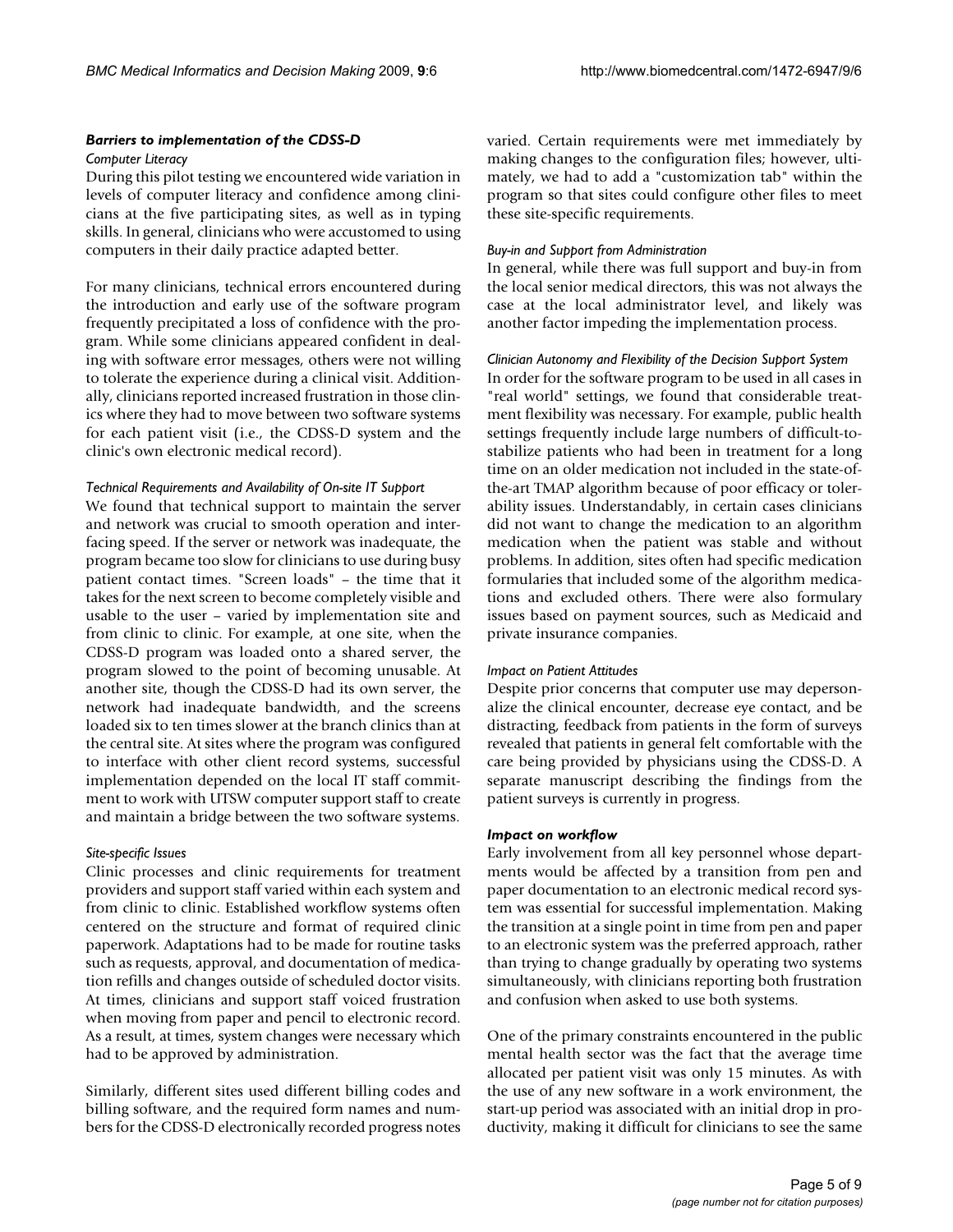number of patients per day using the regular clinic schedule. Where clinician pay schedules are attached to "productivity" (i.e., the number of patients seen per workday), these issues become substantial.

In an effort to overcome this barrier, we tried to unfold the program gradually into the practice by having clinicians use CDSS-D with only one or two patients per day while in training, though it is possible that this approach impacted the clinicians' ability to become familiar or comfortable with the program quickly.

### **Discussion**

Despite wide promotion, clinical practice guidelines have had limited effect in changing physician behavior [1-3]. Previous guideline research indicates improved outcomes when guidelines are adhered to during a research project [6], but benefits dissipate after the research program is over [7].

The issues raised by clinicians and support staff are similar to those reported previously, including concerns about lack of time and the impact of the program on clinical workflow. Issues that impacted the use of the program can be placed into hierarchical categories: (1) issues that prevented the use of the program, (2) issues that discouraged the use of the program, and (3) issues that make the program more convenient to use.

In regard to issues that prevented the use of the program, generally these issues were due to process or workflow conflicts. For example, earlier programs made all of the medications in the Texas Medication Algorithm Project (TMAP) available for use; however, some patients arrived to be treated who were stable and doing well on older psychotropic medications that were not in the algorithm. Clinicians were at a loss as to how to enter the patient into the program. In addition, earlier programs lacked an effective way to titrate, taper, and postpone the start of a medication. These issues prevented the use of the program and were all corrected with subsequent modifications.

In regard to issues that discouraged the use of the program, though these issues generally made using the program difficult, they did not stop the clinician from using the program. For example, if clinicians changed their minds regarding the choice of medication during the visit and returned to the medication page to make the change, all of the notes on subsequent pages would erase and the clinicians would have to rewrite the notes. Program speed and reliability also fell into this category. Issues like these were frustrating for clinicians and again were all corrected with subsequent modifications.

In regard to issues that made the program more convenient to use, generally these consisted of minor program extras. For example, clinicians wanted spell-check, links to an electronic Physician's Desk Reference, and more editing ability in all fields.

Other barriers identified related to specific-site issues and the availability of adequate IT support. Despite the barriers encountered, in terms of feasibility of implementing the CDSS-D, during this initial testing period physician use and compliance with the CDSS-D increased after initial hesitation with the addition of components of IT integration, training, and on-site support. In addition, a number of barriers to change were eliminated through continued modification of the CDSS-D. Increased training time and IT support also aided in the successful implementation. Overall, clinicians reported finding the CDSS to be a useful tool in providing good clinical care. See Tables 1 and 2

Examples of some of the modifications made in order to increase the likelihood of obtaining support on all levels within the clinic system include the following: addition of a demographic screen to facilitate search by patient number; addition of diagnostic codes for billing purposes; modification of the prescription screen to allow titration, tapering and splitting; and addition of a facility to customize billing on the finishing screen. All of these modifications came about as a direct result of specific requests from the sites and were implemented to facilitate the integration of the CDSS with current site-specific administrative and clinical procedures.

A recent editorial suggests that health information technologies are tools whose value is influenced by how clinicians modify their work practices to use them and how organizational change is enacted when they are adopted [25]. Even though organizational factors were not examined in depth in this report, the investigators who conducted and monitored the field-testing did report difficulties that likely related to the fact that there may not have been full buy-in from administrators at the sites themselves. The importance of this factor in the implementation process has become increasingly recognized since our early field-testing.

Other limitations of the current study include the small sample size and the fact that the information received was in the form of informal feedback from participating clinicians rather than surveys or questionnaires. Specifically, the small sample size and the fact that all participating sites were urban means that the feedback received may not be generalizable to other public mental health sites.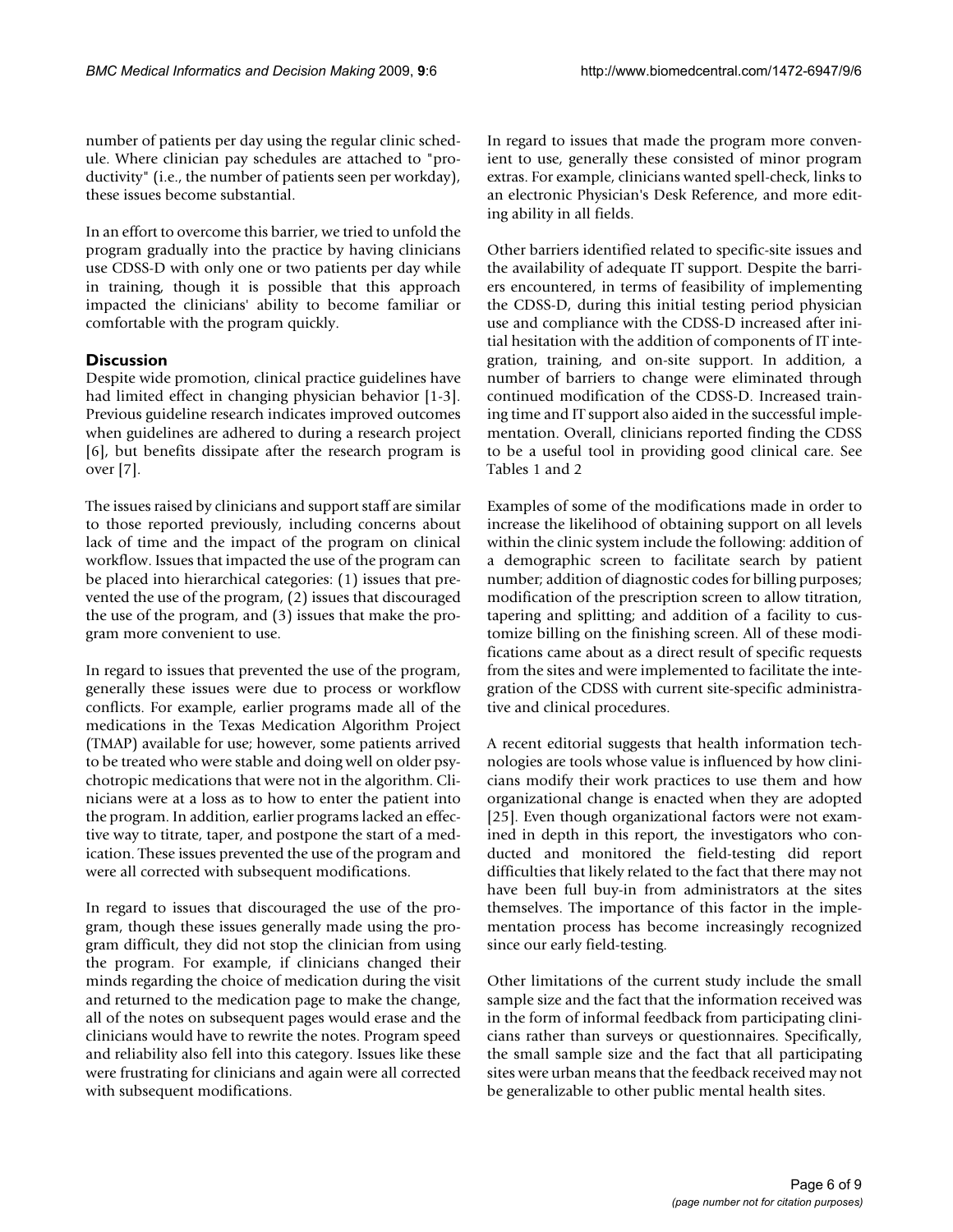**Table 1: Lessons learned during implementation of a computerized decision support system**

| <b>Lesson Learned</b>                                                                                 | <b>Solution Proposed</b>                                                                                                                            |
|-------------------------------------------------------------------------------------------------------|-----------------------------------------------------------------------------------------------------------------------------------------------------|
| Variation in computer literacy may affect adherence.                                                  | Enhanced training on the computer program, so that clinicians achieve<br>necessary competence and have used program on multiple simulated<br>cases. |
| Adequate IT requirements to support the program need to be in place.                                  | Prior to and following implementation, appropriate IT support to<br>maintain server/network is crucial.                                             |
| Availability of on-site technical support needed.                                                     | Training of individuals at site who can provide extended support for<br>clinicians and support staff as needed.                                     |
| Management and administrative support and involvement essential to<br>assist with impact on workflow. | Include management and administrative staff in planning to assist with<br>issues such as visit frequency and other potential workflow issues.       |
| Software may need to be adapted to specific site workflow/<br>administrative issues.                  | Prior to implementation, work with site personnel to evaluate specific<br>site requirements and allow customization.                                |
| The need to allow clinicians flexibility and autonomy in the use of the<br>algorithm.                 | The algorithm provides clinicians with recommendations that they can<br>choose to over-ride.                                                        |
| Clinician feedback essential to making the program more usable.                                       | Prior to implementation, a period of testing allows clinician feedback and<br>any necessary program modification.                                   |

A summary of lessons learned during initial testing of the Computerized Decision Support System for Depression (CDSS-D) in real world clinical settings

### **Conclusion**

Based on reviews to date, there is now increasing evidence that for a change to work and be maintained the relevant clinicians must have the knowledge, skills, and motivation to implement a practice; practical and organizational factors must make the practice feasible; and colleagues, patients, and other important stakeholders must accept it.

Many of our observations during the initial testing and use of CDSS-D in clinical care further emphasize the importance of taking into account these factors when planning for the implementation of computerized, evidence-based guidelines and decision support within a system of care. From our own experience, for clinician behavior to change, the associated changes within the system need to be anticipated and planned for carefully on a

| Table 2: Essential requirements for implementation of a computerized decision support system |  |
|----------------------------------------------------------------------------------------------|--|
|                                                                                              |  |

| User-friendly                                                                                    |  |
|--------------------------------------------------------------------------------------------------|--|
| Provides decision support at the point of care                                                   |  |
| Allows clinician flexibility in treatment decision-making                                        |  |
| Central server facilitates program updates                                                       |  |
| Preferably seamless connection to an Electronic Health Record                                    |  |
| Easy access to IT support                                                                        |  |
| Adequate initial hands-on training and easy-to-use written documentation and reference materials |  |
| Host hardware and software system that allows adequate processing speed for clinical workflow    |  |
| Readily modifiable reports to meet local site specifications                                     |  |

A summary of the essential requirements for successful implementation of a Computerized Decision Support System for Depression (CDSS-D) in real world practice settings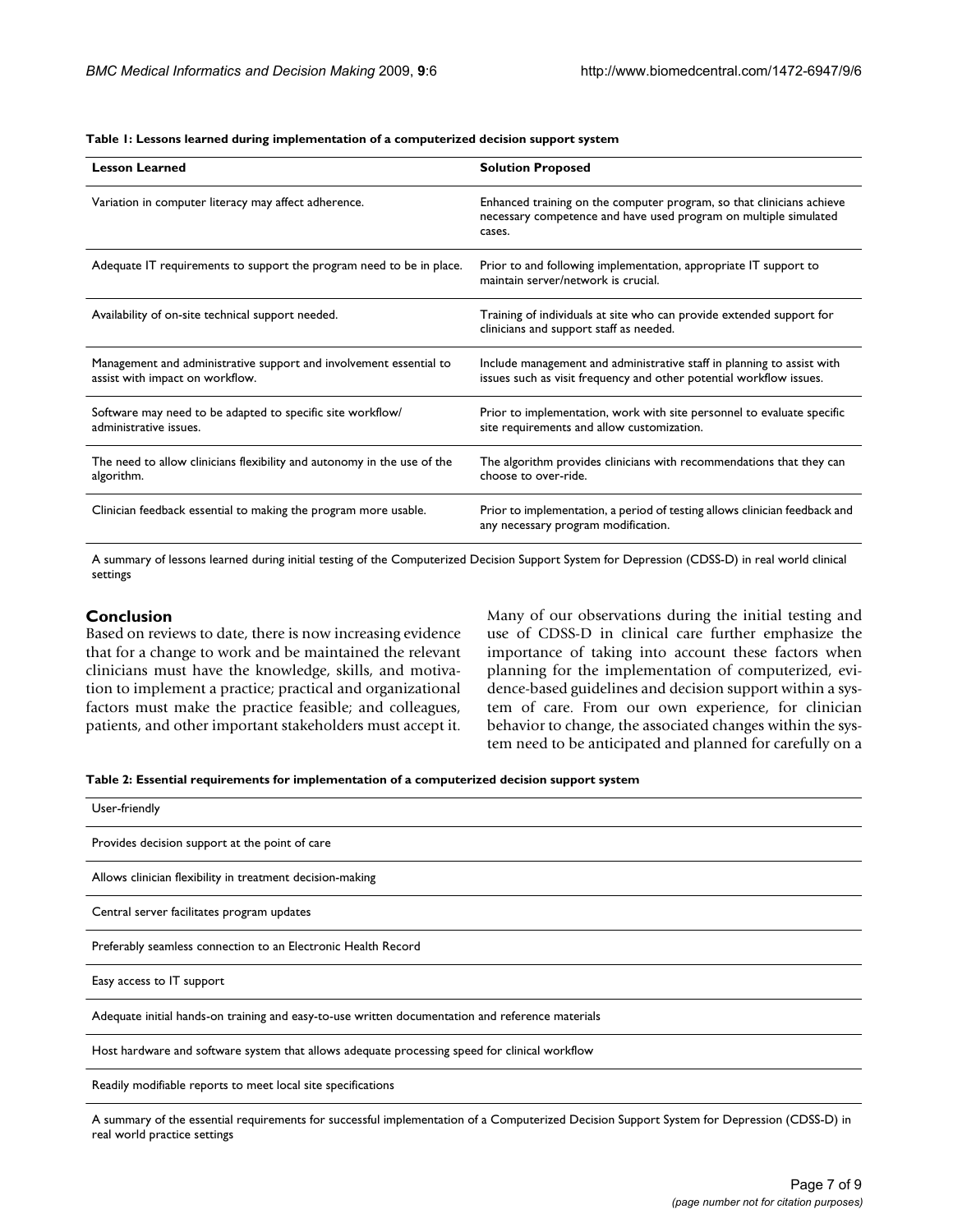site-by-site basis with full support and buy-in from administrators from the outset.

Based on our experience with field-testing CDSS-D, we have incorporated some of the lessons learned when initially planning the implementation of more recent versions of CDSS-D in real world practice settings. Additional file 2 shows an example of clinician surveys related to the usefulness of the CDSS that were used during the original field testing. In conjunction with individual comments from participating clinicians, feedback received from these surveys helped developers with subsequent modifications.

Other recent strategies developed to facilitate this process have included detailed needs assessment surveys and focus groups conducted with stakeholders, administrators, clinicians, and support staff, with a goal of identifying potential barriers and obtaining support for the project at all levels prior to implementation.

We also strongly agree with a recent editorial suggesting that while adoption of technologies is often assumed to be a single event marked by a distinct before and after, it is in fact a multistage process that involves the routinization of the technology after it is implemented [25]. With this in mind, in our most recent project with the most recent version of CDSS-D, the clinical support system was merged with an existing electronic health record in a public mental health care system so that, if successful, it will remain in place well after the research has been completed and become a routine part of the system of care.

### *Future direction*

Of note, the American College of Medical Informatics (AMIA) in June 2006 released a roadmap for national action on clinical decision support [26]. The AMIA report addresses the limited extent to which clinical decision support is being used to improve healthcare, identifying six strategic objectives as a potential means of achieving widespread dissemination and use of effective clinical decision support within the U.S. healthcare system. Among these objectives: representing clinical knowledge and clinical decision support interventions in standardized formats (both human and machine-interpretable); addressing policy/legal/financial barriers and creating additional support and enablers; and finally, advancing care-guiding knowledge by fully leveraging the data available in interoperable electronic health records (EHRs) to enhance clinical knowledge and improve health management [26].

Our experience with the issue of adherence to paper-andpencil algorithms in both TMAP and STAR\*D, as well as data supporting the importance of providing clinician

feedback at the time of the patient visit, further illustrates the potential benefits of a state-of-the-art computerized decision support system developed by our group for sequenced treatment approaches. Unlike a paper-andpencil format, such a computerized system has the advantage of being able to provide evidence-based recommendations regarding medication dosing *at the point of care*, based on the clinician's assessment of symptoms and side effects at that clinic visit, thereby directly improving adherence to treatment guidelines. With this in mind and following a comprehensive needs assessment based on lessons observed during early testing of our CDSS-D in our most recent project as mentioned above, we plan on merging CDSS-D with an EHR in a public mental health system.

### **Competing interests**

Madhukar H. Trivedi, M.D. has been a consultant for Abbott Laboratories, Inc.; Akzo (Organon Pharmaceuticals Inc.); AstraZeneca; Bayer; Bristol-Myers Squibb Company; Cephalon, Inc.; Cyberonics, Inc.; Eli Lilly & Company; Fabre-Kramer Pharmaceuticals, Inc. Forest Pharmaceuticals; GlaxoSmithKline; Janssen Pharmaceutica Products, LP; Johnson & Johnson PRD; Eli Lilly & Company; Meade Johnson; Neuronetics; Parke-Davis Pharmaceuticals, Inc.; Pfizer, Inc.; Pharmacia & Upjohn; Sepracor; Solvay Pharmaceuticals, Inc.; VantagePoint; and Wyeth-Ayerst Laboratories. He has served on speakers bureaus for Abdi Brahim; Akzo (Organon Pharmaceuticals Inc.); Bristol-Myers Squibb Company; Cephalon, Inc.; Cyberonics, Inc.; Forest Pharmaceuticals; Glaxo-SmithKline; Janssen Pharmaceutica Products, LP; Eli Lilly & Company; Pharmacia & Upjohn; Solvay Pharmaceuticals, Inc.; and Wyeth-Ayerst Laboratories. He has also received grant support from Bristol-Myers Squibb Company; Cephalon, Inc.; Corcept Therapeutics, Inc.; Cyberonics, Inc.; Eli Lilly & Company; Forest Pharmaceuticals; GlaxoSmithKline; Janssen Pharmaceutica; Merck; National Institute of Mental Health; National Alliance for Research in Schizophrenia and Depression; Novartis; Pfizer Inc.; Pharmacia & Upjohn; Predix Pharmaceuticals; Solvay Pharmaceuticals, Inc.; and Wyeth-Ayerst Laboratories.

Ella Daly, M.B. MRC. Psych., Cindy Claassen, Ph.D, Prabha Sunderajan, M.D., Janet Kern, Ph.D. and Bruce Grannemann, M.A. report no competing interests or disclosures.

### **Authors' contributions**

MHT conceived the study, participated in its design and coordination and drafted the manuscript. EJD, JKK, and CAC helped to draft the manuscript. PS worked on testing and technical modifications of the CDSS-D. BDG participated in the design of the study.